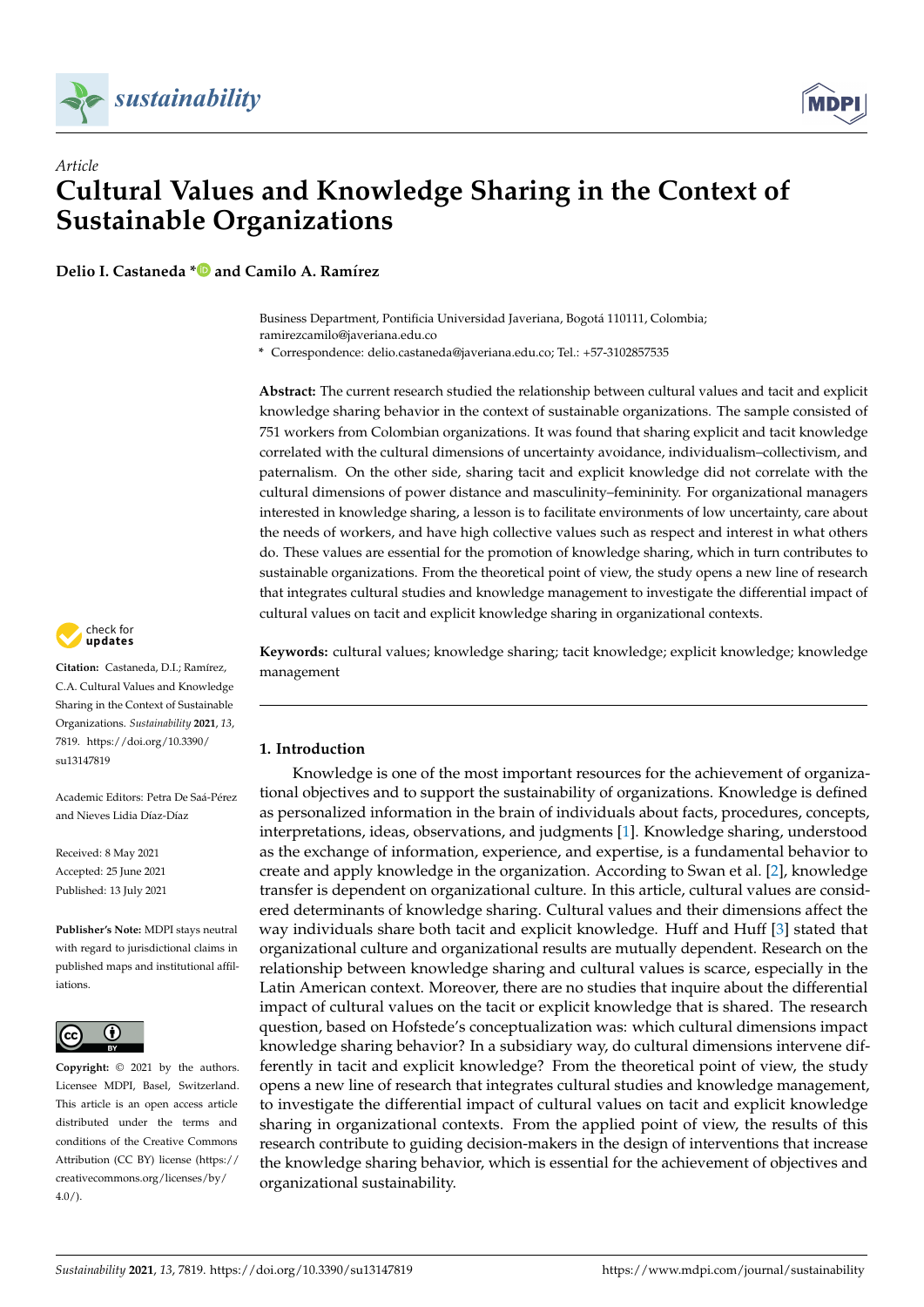#### **2. Literature Review**

## *2.1. Organizational Culture*

Socialization is the process by which individuals acquire a cognitive frame of reference and behavior patterns characteristic of their culture [\[4\]](#page-11-3). Culture, therefore, is the fundamental mechanism as the members of a social or organizational group give meaning to reality and behave in that direction. In organizational contexts, Deal and Kennedy [\[5\]](#page-11-4) characterized culture as the way of doing things in the entity. Culture is formed by opinions, beliefs, expectations, and regulations that connect the individual with the organization [\[6\]](#page-11-5). In a complementary way, Swidler [\[7\]](#page-11-6) defined culture as symbolic values of shared beliefs, rituals, practices, and language. Schein [\[8\]](#page-11-7) described organizational culture as the aggregate of basic assumptions about the surrounding world, which are shared by a group of people and determine the way they perceive, think, and behave. Chevrier [\[9\]](#page-11-8) stated that people who are embedded in a particular culture share their views of the world. Hartnell et al. [\[10\]](#page-11-9) described culture as values and beliefs that represent normative expectations, which inform about how individuals will behave. Culture manifests itself through language, symbols, rituals, and behavior [\[11\]](#page-12-0).

Organizational culture is considered a practice that cultivates awareness, individual development, and diversity in a particular context [\[12\]](#page-12-1). Willson [\[13\]](#page-12-2) found that unresolved conflicts about organizational culture lead to rule-breaking and the prevalence of pessimistic approaches by group members.

One of the best-known analyses of culture is that developed by Hofstede [\[14\]](#page-12-3), who considered that national culture influences organizational culture. For Hofstede et al. [\[15\]](#page-12-4), organizational culture is a type of collective programming that helps to distinguish the people of one organization from another. For Hofstede [\[14\]](#page-12-3), the culture construct, in its initial version, had four dimensions. The first is called power distance and is defined as the degree to which a society accepts the unequal distribution of power. In organizations, the degree of centralization of authority is related to the level of power distance. In lower power distance environments, people from different social statuses tend to have more interactions than those in high power distance environments. The second dimension is individualism–collectivism; individualism occurs when people taking care of themselves is considered a priority and collectivism operates when the priority is expected to be in the needs of the group or society and not of individuals. In individualistic societies, employees' achievements are highly valued. In collective cultures, workers tend to focus on consensus and interdependence. The third dimension is uncertainty avoidance, defined as the degree to which the individual feels threatened by ambiguous situations and therefore avoids them. Uncertainty avoidance organizations reduce ambiguity by establishing formal rules and not tolerating deviant behaviors. The fourth dimension is masculinity– femininity, which indicates the degree to which the values of society are more masculine or feminine. In masculine societies, males have dominant roles to be competitive, while females are expected to take service-oriented roles. Masculine organizations tend to reward top performers. Dorfman and Howell [\[16\]](#page-12-5) adapted Hofstede's instrument and included a new dimension that they called paternalism, which assesses the degree to which bosses care about the needs of workers and take care of them. Paternalism is a hierarchical relationship in which a leader guides the professional and personal lives of collaborators in a manner resembling a parent, promoting deference. Paternalistic leaders combine benevolence with authority. Paternalism promotes workers' welfare while offering career-related support.

There are studies on the dimensions of culture. Esen et al. [\[17\]](#page-12-6) found that uncertainty avoidance has a direct effect on purchasing behavior, while collectivism has an indirect effect. Danish et al. [\[18\]](#page-12-7) concluded that knowledge management practices have a positive effect on organizational effectiveness and that this effect is moderated by organizational culture. In the same direction, Asree et al. [\[19\]](#page-12-8) found that organizational culture has a positive relationship with the sensitivity of an organization.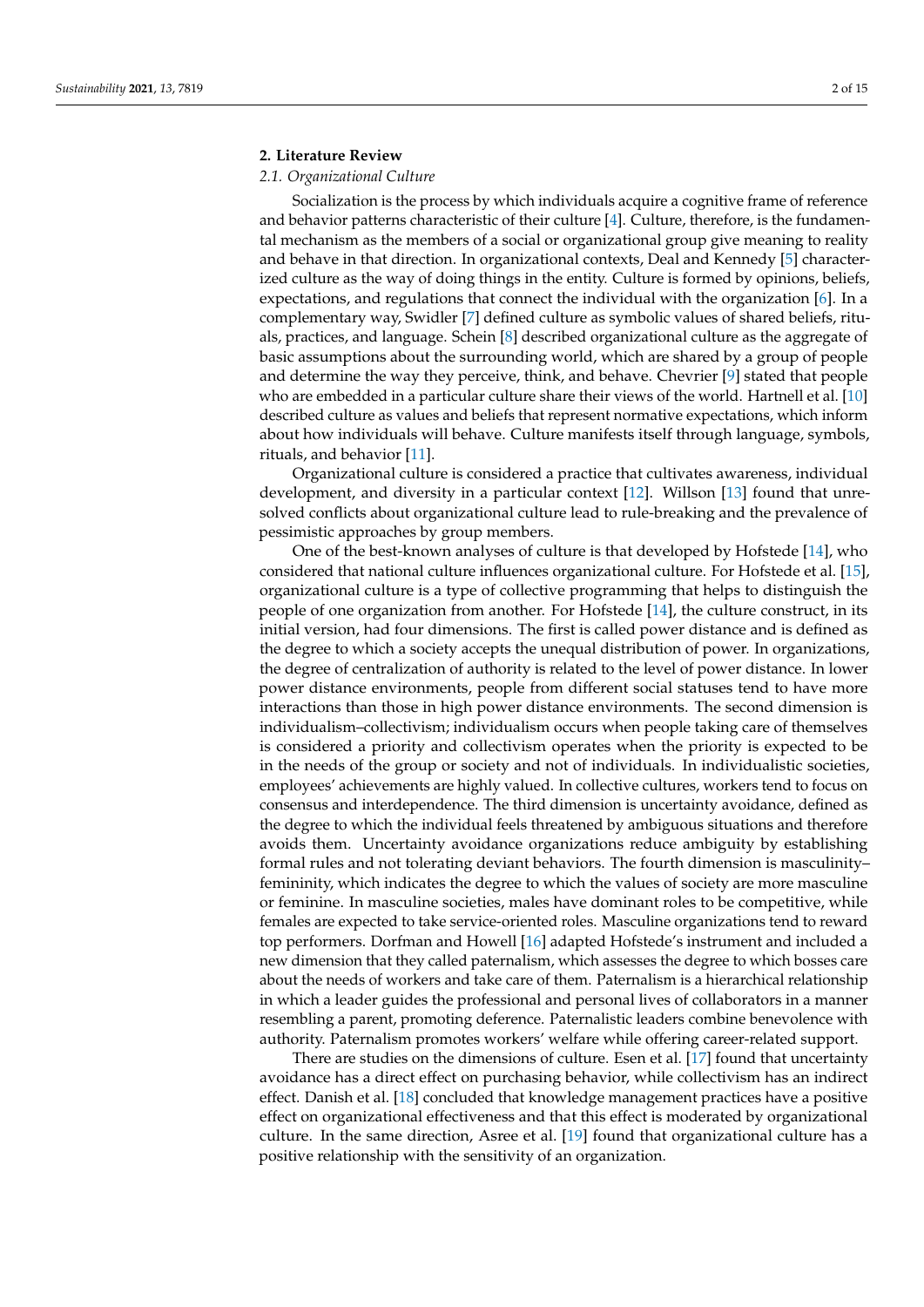# *2.2. Knowledge Management and Sustainability*

Sustainability is a challenging concept which is socially and politically constructed and reflects the interest and values of those involved [\[20\]](#page-12-9). Sustainability is starting to transform the competitive landscape, which will force companies to change the way they think about products, technologies, processes, and business models [\[21\]](#page-12-10). Organizational sustainability increasingly focuses on how to manage new knowledge of ideas and practices that can expand business [\[22\]](#page-12-11). Knowledge management in the context of sustainability is little explored and there are many possibilities of academic research [\[23\]](#page-12-12). One of these is the role of culture as a facilitator of knowledge sharing oriented to the achievement of strategic goals.

In the context of sustainability, knowledge management is treated as a new paradigm of development that aims to enhance compliance with the guidelines of economic, environmental, and social sustainability [\[24\]](#page-12-13). Any sustainable initiative becomes of great relevance when it causes positive changes in the community involved [\[25\]](#page-12-14). From the social dimension, organizations must be concerned about the welfare of their workers [\[26\]](#page-12-15). Sustainability should be addressed not only for environmental concerns or society's expectations but because it makes good business sense [\[27\]](#page-12-16). Sustainability can enhance business efficiency and the search for competitive advantage [\[28\]](#page-12-17). Sustainability is partly based on skills generated by knowledge [\[29\]](#page-12-18).

## *2.3. Knowledge Sharing*

Knowledge is a crucial asset in organizations, which contributes to obtaining competitive advantages [\[30\]](#page-12-19) and to organizational effectiveness [\[31\]](#page-12-20). Knowledge is classified as tacit and explicit [\[32\]](#page-12-21). Explicit knowledge is characterized by being formally codified; therefore, it can be expressed through language and can be explained in steps. It can be transmitted via formal mechanisms in the entity, such as by email. In contrast, tacit knowledge is not yet documented but is in the head of the individual in the form of expertise, experience, intuitions, and beliefs. Tacit knowledge is acquired through observation and assimilation of experiences [\[33\]](#page-12-22). It is characterized by containing the abilities of an individual that are difficult to describe through language [\[34\]](#page-12-23), and therefore difficult to document and store.

Knowledge sharing is a topic that has been growing in the knowledge management literature. Serenko and Bontis [\[35\]](#page-12-24) stated that knowledge sharing is one of the most important research topics in organizational management. Knowledge sharing is a resource that enables entities to obtain their objectives and reduce unwanted phenomena such as turnover [\[36\]](#page-12-25), as well as to improve the performance of their areas [\[37\]](#page-12-26). This concept is also defined as the exchange of experience and tacit and explicit knowledge between employees [\[38\]](#page-12-27). Knowledge sharing is a social interaction that involves the exchange of skills between workers [\[39\]](#page-12-28), and the exchange of information, ideas, and suggestions [\[40\]](#page-12-29). Van den Hooff and de Ridder [\[41\]](#page-12-30) defined knowledge sharing as the process of mutual exchange of knowledge and its collective construction.

There are multiple studies on the influence of personal variables on knowledge sharing. For example, about personality, Gupta [\[42\]](#page-12-31) showed that more meticulous people are more involved in knowledge sharing actions. Bock et al. [\[43\]](#page-12-32) documented a positive relationship between subjective norms and knowledge sharing. Cabrera et al. [\[44\]](#page-13-0) found a correlation between self-efficacy and knowledge sharing. There is also a positive relationship between the perceived value of knowledge and knowledge sharing [\[45\]](#page-13-1). At the same time, Xue et al. [\[46\]](#page-13-2) showed that the team environment and the support of senior management influence employee attitude to sharing knowledge.

#### *2.4. Knowledge Sharing and Culture*

Culture plays an important role for organizations to achieve the concept of sustainability [\[47\]](#page-13-3). Culture is the center point for sustainability awareness [\[48\]](#page-13-4). Developing an organizational culture that encompasses sustainable issues acts as a powerful source of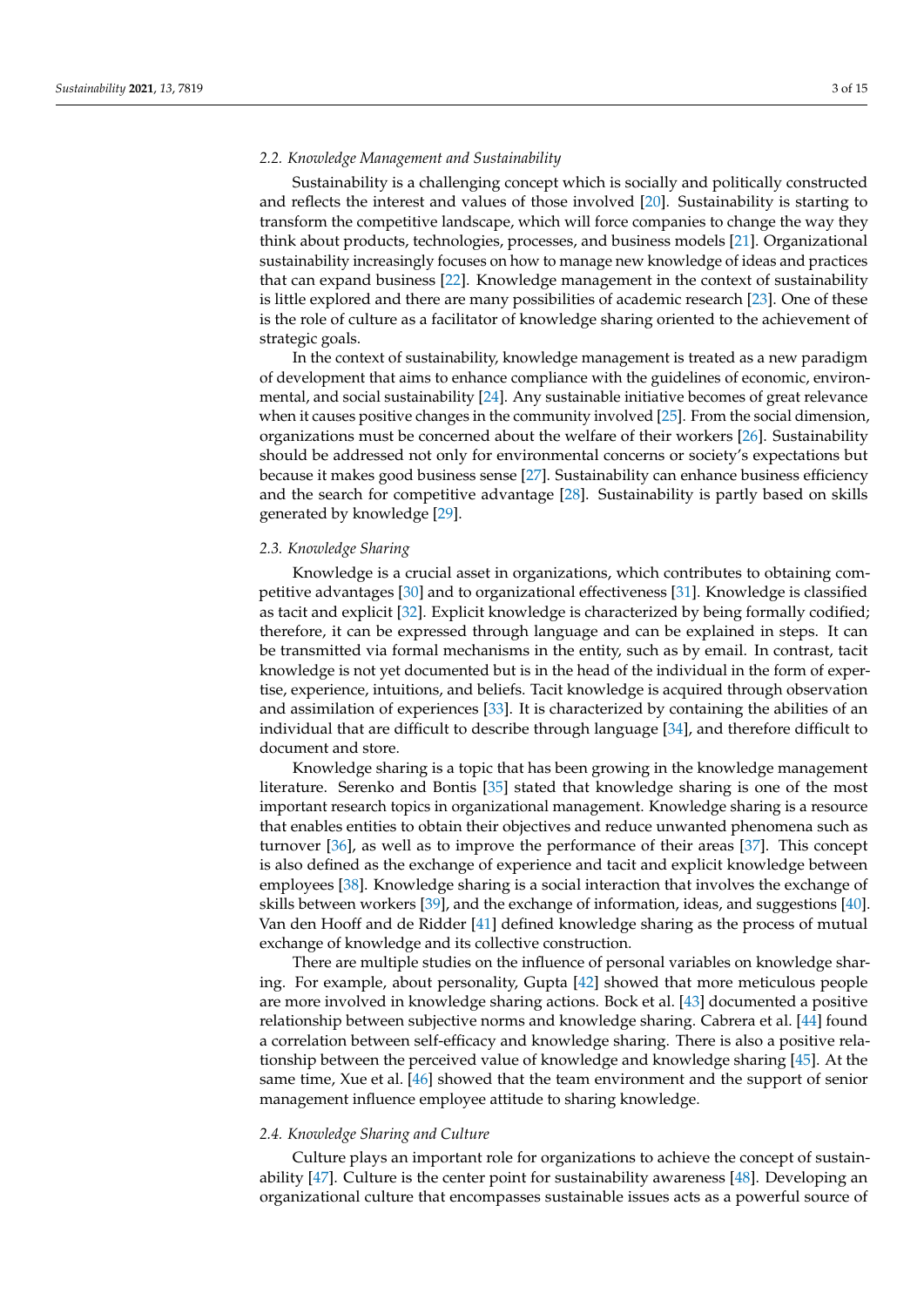competitive advantage [\[49\]](#page-13-5). The management practice of sustainability has a direct link with the organizational culture [\[48\]](#page-13-4).

An issue that has been less studied is how knowledge sharing is influenced by organizational culture. Concerning a topic associated with culture, organizational climate, Bock et al. [\[43\]](#page-12-32) found that it affects the intention to share knowledge. In another similar study, Jalili and Salemipour [\[50\]](#page-13-6) established a relationship between the emotional climate of workgroups and the behavior of knowledge sharing. Zhang [\[51\]](#page-13-7) found a relationship between national culture and the attitude to share knowledge in virtual teams. Turban and Aronson [\[52\]](#page-13-8) stated that there is a relationship between knowledge sharing and culture. Stojanovic-Aleksic et al. [\[53\]](#page-13-9) were a step forward and indicated that an organizational culture based on support is a good predictor of knowledge sharing. Yi [\[54\]](#page-13-10) argued that a leadership style based on the proper example is a relevant mechanism to strengthen an organizational culture oriented to knowledge sharing. In the same direction, Lei et al. [\[55\]](#page-13-11) showed that a collaborative and knowledge-centered culture mediates the relationship between ethical leadership and the knowledge sharing behavior of employees.

Lee et al. [\[56\]](#page-13-12) found that clan-like organizational culture positively impacts knowledge sharing. Along the same lines, Rohim and Budhiasa [\[57\]](#page-13-13) asserted that a clan-like culture moderates the relationship between remuneration and knowledge sharing. Zheng and Zhong [\[58\]](#page-13-14), in a supply chain study, supported those findings. In his study, Luu [\[59\]](#page-13-15) found a relationship between an adhocratic culture and knowledge sharing. In addition, Sung-Jin [\[60\]](#page-13-16) showed that the greater the sharing of knowledge, the greater the innovative organizational culture. Talat et al. [\[61\]](#page-13-17) evidenced the mediating role of knowledge sharing between the variables of organizational culture oriented to learning and spirituality in the workplace. For their part, Brown and Frame [\[62\]](#page-13-18) identified collaboration as the mechanism through which organizational culture facilitates knowledge sharing. In the same direction, Memon et al. [\[63\]](#page-13-19) reported a relationship between an organizational culture that encourages its workers and the sharing of tacit knowledge. Jarrah et al. [\[64\]](#page-13-20) supported the hypothesis that knowledge sharing mediates the relationship between a culture based on obedience and organizational performance. Suppiah and Sandhu [\[65\]](#page-13-21) found that organizational culture influenced tacit knowledge sharing. Finally, Kivrak et al. [\[66\]](#page-13-22), in the context of project development, established that difficulties in communication and lack of trust are critical barriers to sharing knowledge.

Few studies have taken Hofstede's classification as a basis to relate culture and knowledge sharing and none in Latin America. Michailova and Hutchings [\[67\]](#page-13-23) compared the relationship between knowledge sharing and culture in Russia and China. For them, vertical collectivism led to an intensive relationship between the members of the organization, which facilitated knowledge sharing in both countries. Sandhu and Ching [\[68\]](#page-13-24) in Malaysia also supported the hypothesis that vertical collectivism, like horizontal collectivism, influenced knowledge sharing behavior. Cummings [\[69\]](#page-13-25), for his part, asserted that organizations with collectivist cultures share knowledge. Arpaci and Baloglu in Turkey [\[70\]](#page-13-26) documented that cultural collectivism positively impacted attitudes towards knowledge sharing. Trier et al. [\[71\]](#page-13-27) found that uncertainty is a barrier for knowledge sharing and workers avoid it. Stock et al. [\[72\]](#page-13-28) documented that coping with uncertainty is relevant in the context of knowledge sharing linked to new product development projects. Lee et al. [\[73\]](#page-13-29) in China showed a correlation between paternalistic leadership and knowledge sharing in their collaborators. Pellegrini et al. [\[74\]](#page-14-0) reported a correlation between paternalism and information exchange between leaders and collaborators in the United States and India. From the above, the following hypothesis was formulated:

# **Hypothesis 1.** *Collectivism, uncertainty avoidance, and paternalism are directed related to sharing tacit and explicit knowledge*.

On the other hand, highly masculine cultures place more emphasis on competitiveness that triggers knowledge hoarding and creates a hurdle for knowledge sharing [\[75\]](#page-14-1). Rivera-Vasquez et al. [\[76\]](#page-14-2) argued that in a culture with a high level of masculinity, communication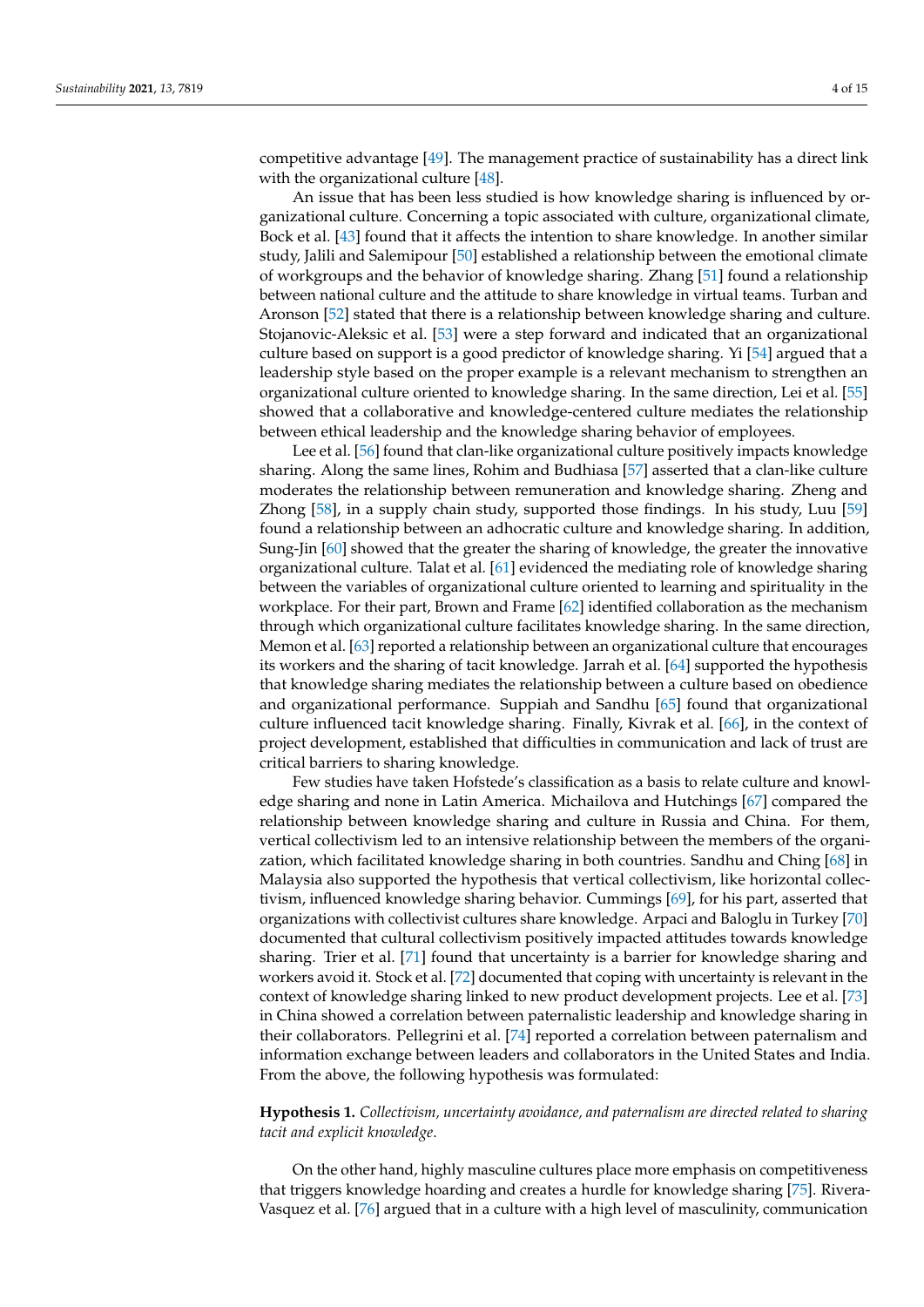tends to be more aggressive and less oriented to knowledge sharing. Persson [\[77\]](#page-14-3) reported no relation between masculinity and knowledge sharing. Brijball [\[78\]](#page-14-4) in South Africa found that high masculinity and high distance power were not related to knowledge sharing. Moreover, Ardichvili et al. [\[79\]](#page-14-5) asserted that when power distance is strong, knowledge sharing is not welcome. Chiu et al. [\[80\]](#page-14-6) found that the relationship between positive affect and knowledge sharing is negatively moderated by power distance. Finally, Kucharska and Bedford [\[81\]](#page-14-7) found that the influence of masculinity on knowledge sharing is mediated by job satisfaction. From the above, the following hypothesis was formulated:

# **Hypothesis 2.** *Masculinity and power distance are not directly related to sharing tacit and explicit knowledge*.

There are no published studies that investigate whether the cultural values exposed by Hofstede differentially influence the sharing of tacit and explicit knowledge. This investigation serves as an exploratory study that opens a line of future research. However, there are studies like the one published by Suppiah and Sandhu [\[65\]](#page-13-21) that reinforce the relationship between organizational cultural and tacit knowledge and the one by Celestine and Perryer [\[82\]](#page-14-8) in Europe where collectivism and power distance acted as moderator variables in the relationship between intrinsic motivation and tacit knowledge sharing. Zhang [\[51\]](#page-13-7) in Hong Kong found that participants under cultures with low uncertainty avoidance were responsive to sharing explicit knowledge. From the above, the following hypothesis was formulated:

#### **Hypothesis 3.** *Cultural values influence tacit and explicit knowledge in the same way*.

In summary, this study tests the relationship between five cultural values and the behavior of sharing tacit and explicit knowledge.

## **3. Methods**

#### *3.1. Participants*

The sample consisted of 751 workers from 76 Colombian companies. In the sample, 55.12% were men, and 43.28% women. Of the participants, 1.6% did not specify their gender. Regarding age, 30.1% of the sample was between 20 and 29 years old, 38.4% between 30 and 39 years old, 18.7% between 40 and 49 years old, 8.5% between 50 and 59 years old, 1.2% between 60 and 69 years old, and 3.1% did not specify age. Regarding the level of the position, 16.91% of the sample was from the managerial level, 27.43% adviser level, 29.43% professional level, 19.84 technical level, and 6.39% did not specify their position. From the sample of 751 participants, 87 questionnaires with missing values were eliminated. A total of 315 participants were included in the exploratory factor analysis and 349 in the confirmatory factor analysis.

#### *3.2. Instruments*

To evaluate the cultural dimensions, the instrument proposed by Dorfman and Howell [\[16\]](#page-12-5) was used, which consists of 29 questions that are grouped into 5 cultural dimensions. The first dimension is uncertainty avoidance which has five items. An example question is "Rules and regulations are important because they inform employees what the organization expects of them". The second dimension is individualism–collectivism with six items. One of the questions is "Being accepted by the members of your workgroup is very important". The third dimension is power distance with six items. An example question is "Managers should seldom ask for the opinions of employees". The fourth dimension is paternalism with seven items. An example of a question is "Managers should help employees with their family problems". Finally, the fifth dimension is masculinity–femininity with five items. One of the items of the dimension is "Solving organizational problems usually requires an active forcible approach which is typical of men". The knowledge sharing instrument used was the one designed by Castaneda and Toulson [\[83](#page-14-9)[,84\]](#page-14-10), which measures tacit knowledge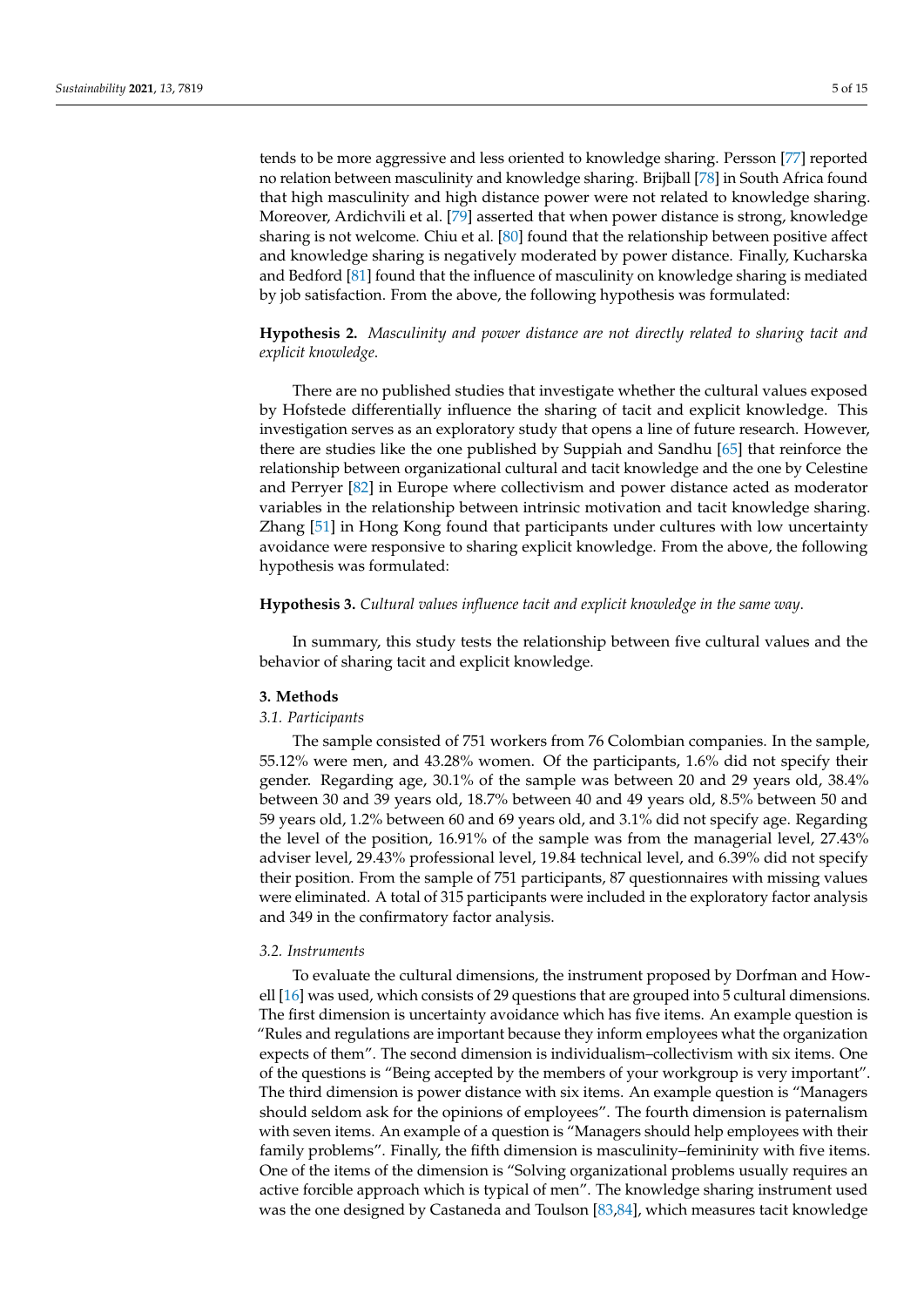and explicit knowledge. An example of a question of explicit knowledge is "My organization share documented successful practices". An example of a tacit knowledge item is "In my organization, workers share intuitive knowledge applicable to work".

#### **4. Results**

First, to better understand the demographic characteristics of the study participants, a series of descriptive data are presented. Table [1](#page-5-0) summarizes the demographic data of the 751 people who responded to the questionnaires.

| Characteristics | Number | Percentage (%) |
|-----------------|--------|----------------|
| Gender          |        |                |
| Male            | 414    | (55.13%)       |
| Female          | 325    | $(43.28\%)$    |
| Unspecified     | 12     | $(1.6\%)$      |
| Age (years)     |        |                |
| $20 - 29$       | 226    | $(30.1\%)$     |
| $30 - 39$       | 288    | $(38.4\%)$     |
| $40 - 49$       | 140    | (18.7%)        |
| $50 - 59$       | 64     | $(8.5\%)$      |
| 60 or more      | 9      | $(1.2\%)$      |
| Unspecified     | 24     | $(3.1\%)$      |
| Position level  |        |                |
| Executive       | 127    | $(16.91\%)$    |
| Consultant      | 206    | (27.43%)       |
| Professional    | 221    | $(29.43\%)$    |
| Technical       | 149    | $(19.84\%)$    |
| No data         | 48     | $(6.39\%)$     |
| Total           | 751    |                |

<span id="page-5-0"></span>**Table 1.** Demographic data of the sample.

Next, exploratory factor analysis was carried out on the cultural dimensions based on the responses of 315 people, eliminating the missing values of 87 questionnaires. The Kaiser–Meyer–Olkin model adequacy test gave a result of 0.83 and  $p = 0.00$  in the Bartlett sphericity test. A total of six factors were found, as shown in Table [2.](#page-7-0) Questions tended to fit correctly in each of the expected dimensions, which indicates that the questions were adapted to their constructs.

Factor 3 (questions 1 to 5) refers to uncertainty avoidance. Factor 5 (questions 6 to 10) refers to individualism–collectivism. Factor 2 (questions 11 to 17) refers to power distance. Factor 4 (questions 19 and 21 to 24) refers to paternalism. Factor 1 (questions 25 to 29) refers to masculinity–femininity. Thus, the data, in general, adjust to the proposed factors.

Concerning questions 18 and 20, although they were expected to be part of the paternalism construct, they were not. Question 18 inquires whether bosses should help employees with their family problems, while question 20 specifies if the boss should help employees solve their problems. However, these two questions formed Factor 6, which, in its description, corresponds to the leader's support for his collaborators, conceptually part of paternalism.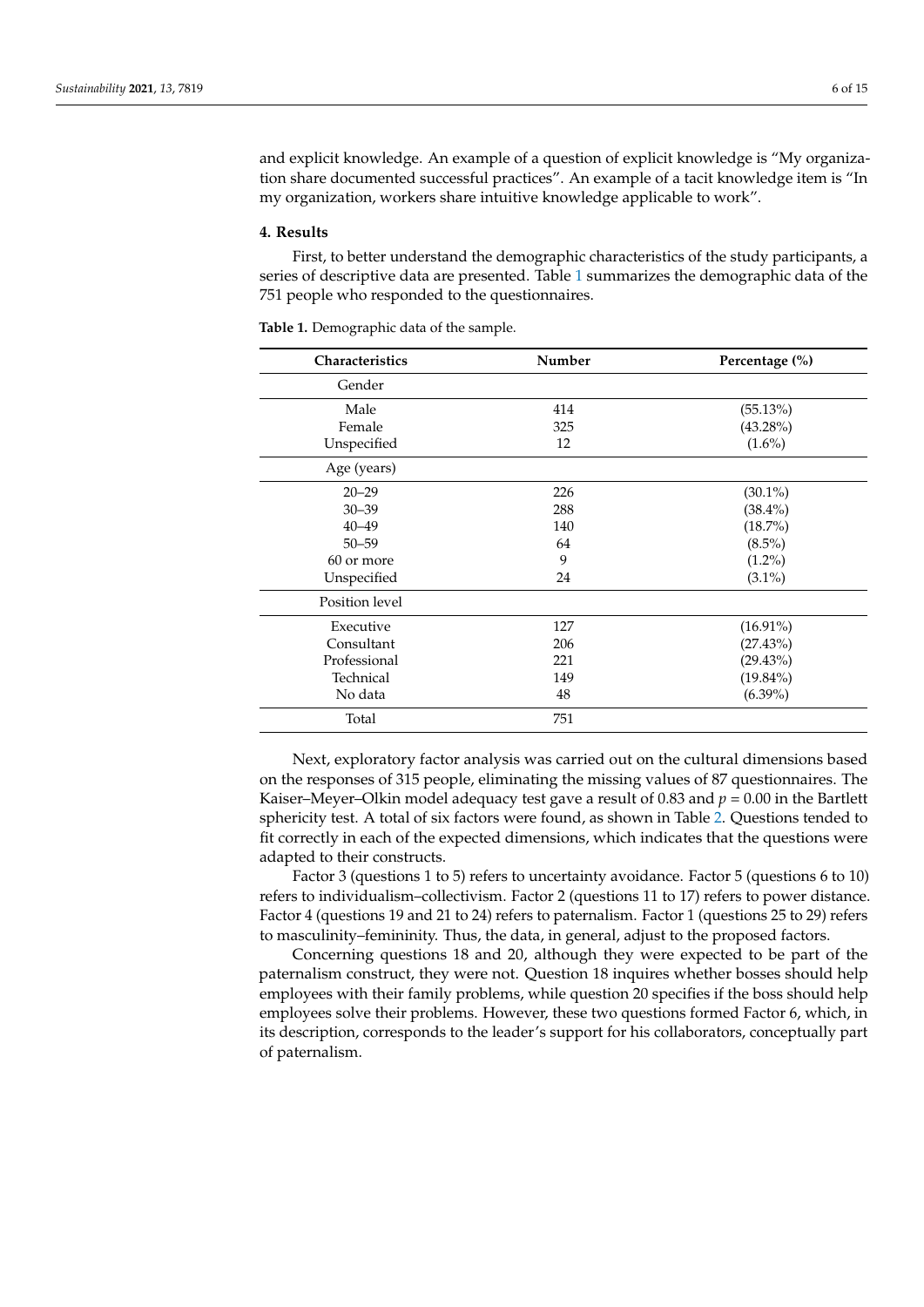|                                                                                                                                                    | <b>Factors</b>             |                          |                          |             |                                |                                    |
|----------------------------------------------------------------------------------------------------------------------------------------------------|----------------------------|--------------------------|--------------------------|-------------|--------------------------------|------------------------------------|
|                                                                                                                                                    | Masculinity-<br>Femininity | Power<br><b>Distance</b> | Uncertainty<br>Avoidance | Paternalism | Individualism-<br>Collectivism | <b>New FactorLeader</b><br>Support |
| Q1: It is important to have job requirements and instructions spelled out in<br>detail so that employees always know what they are expected to do. | $-0.011$                   | 0.000                    | 0.675                    | 0.017       | 0.065                          | 0.053                              |
| Q2: Managers expect employees to closely follow instructions and<br>procedures.                                                                    | $-0.009$                   | 0.126                    | 0.683                    | 0.058       | 0.065                          | $-0.025$                           |
| Q3: Rules and regulations are important because they inform employees<br>what the organization expects of them.                                    | $-0.033$                   | 0.000                    | 0.754                    | 0.16        | 0.106                          | 0.040                              |
| Q4: Standard operating procedures are helpful to employees on the job.                                                                             | $-0.069$                   | 0.017                    | 0.679                    | $-0.044$    | 0.102                          | 0.032                              |
| Q5: Instructions for operations are important for employees on the job.                                                                            | $-0.007$                   | $-0.065$                 | 0.694                    | 0.094       | 0.091                          | $-0.072$                           |
| Q6: Group welfare is more important than individual rewards.                                                                                       | $-0.007$                   | $-0.047$                 | 0.277                    | 0.010       | 0.682                          | $-0.018$                           |
| Q7: Group success is more important than individual success.                                                                                       | $-0.018$                   | $-0.024$                 | 0.257                    | 0.023       | 0.726                          | $-0.008$                           |
| Q8: Being accepted by the members of your workgroup is very important.                                                                             | 0.002                      | 0.039                    | 0.290                    | 0.060       | 0.428                          | 0.236                              |
| Q9: Employees should only pursue their goals after considering the<br>welfare of the group.                                                        | 0.048                      | 0.090                    | $-0.340$                 | $-0.088$    | 0.473                          | 0.191                              |
| Q10: Managers should encourage group loyalty even if individual goals<br>suffer.                                                                   | 0.073                      | 0.087                    | 0.011                    | 0.164       | 0.670                          | $-0.181$                           |
| Q11: Individuals may be expected to give up their goals in order to benefit<br>group success.                                                      | 0.163                      | 0.485                    | $-0.019$                 | $-0.003$    | 0.333                          | 0.207                              |
| Q12: Managers should make most decisions without consulting<br>subordinates.                                                                       | 0.112                      | 0.647                    | 0.005                    | $-0.092$    | $-0.020$                       | 0.067                              |
| Q13: It is frequently necessary for a manager to use authority and power<br>when dealing with subordinates.                                        | 0.132                      | 0.559                    | 0.115                    | 0.146       | 0.058                          | $-0.056$                           |
| Q14: Managers should seldom ask for the opinions of employees.                                                                                     | 0.325                      | 0.642                    | 0.055                    | 0.007       | $-0.161$                       | 0.103                              |
| Q15: Managers should avoid off-the-job social contacts with employees.                                                                             | 0.136                      | 0.676                    | $-0.009$                 | 0.077       | 0.063                          | $-0.107$                           |
| Q16: Employees should not disagree with management decisions.                                                                                      | 0.161                      | 0.632                    | 0.005                    | 0.080       | 0.068                          | $-0.043$                           |
| Q17: Managers should not delegate important tasks to employees.                                                                                    | 0.210                      | 0.598                    | $-0.084$                 | $-0.113$    | $-0.045$                       | 0.157                              |
| Q18: Managers should help employees with their family problems.                                                                                    | 0.043                      | 0.085                    | 0.017                    | 0.340       | 0.055                          | 0.656                              |

**Table 2.** Exploratory factor analysis results.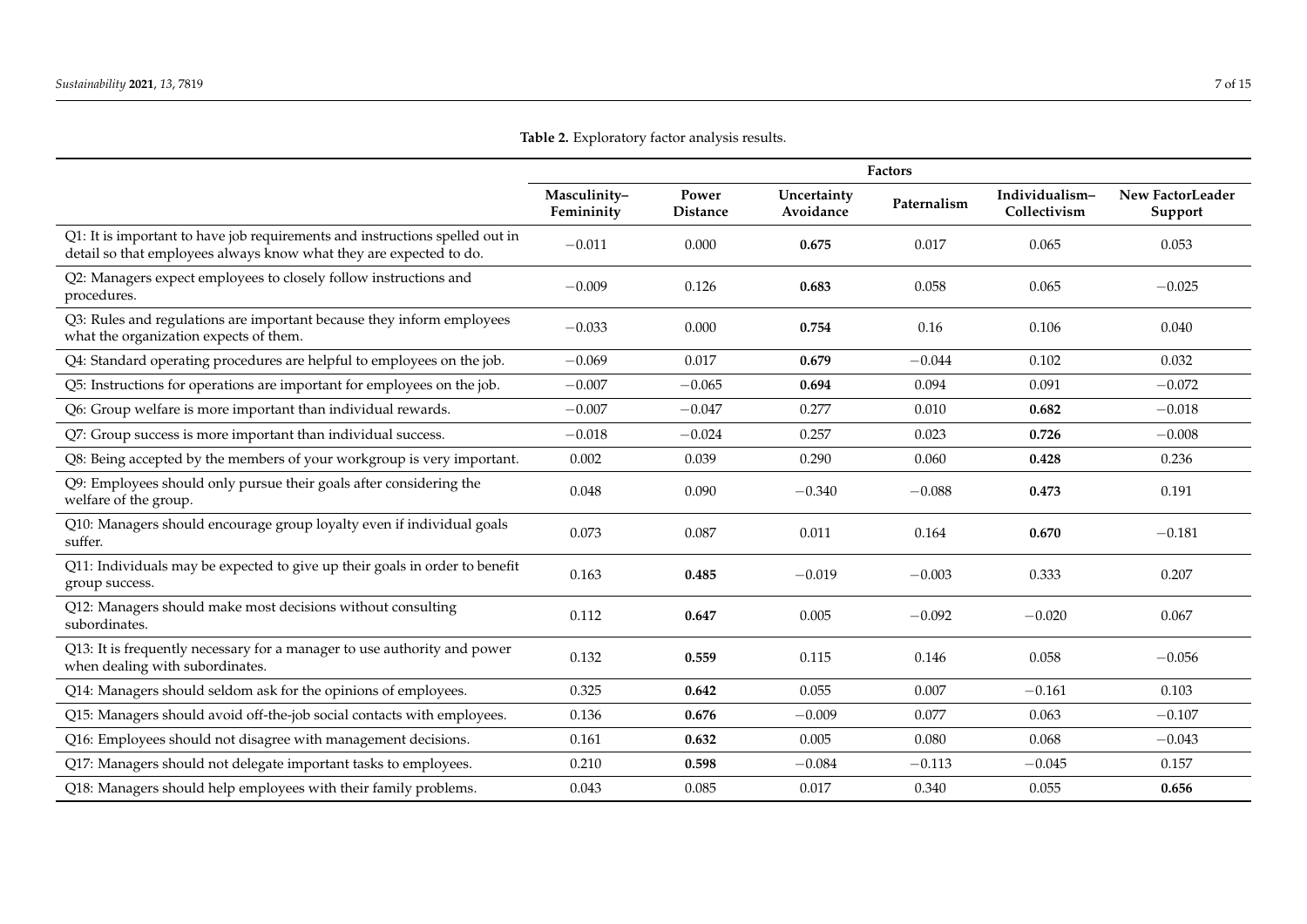**Table 2.** *Cont.*

<span id="page-7-0"></span>

|                                                                                                                        | <b>Factors</b>             |                          |                          |             |                                |                             |
|------------------------------------------------------------------------------------------------------------------------|----------------------------|--------------------------|--------------------------|-------------|--------------------------------|-----------------------------|
|                                                                                                                        | Masculinity-<br>Femininity | Power<br><b>Distance</b> | Uncertainty<br>Avoidance | Paternalism | Individualism-<br>Collectivism | New FactorLeader<br>Support |
| Q19: Management should see to it that workers are adequately clothed and<br>fed.                                       | $-0.047$                   | 0.136                    | $-0.089$                 | 0.665       | 0.178                          | 0.111                       |
| Q20: A manager should help employees solve their personal problems.                                                    | 0.152                      | 0.021                    | 0.021                    | 0.196       | $-0.011$                       | 0.819                       |
| Q21: Management should see that health care is provided to all employees.                                              | $-0.158$                   | $-0.032$                 | 0.202                    | 0.603       | 0.071                          | $-0.321$                    |
| Q22: Management should see that children of employees have an adequate<br>education.                                   | 0.032                      | $-0.043$                 | 0.014                    | 0.743       | 0.033                          | 0.069                       |
| Q23: Management should provide legal assistance for employees who get<br>in trouble with the law.                      | 0.049                      | 0.011                    | 0.046                    | 0.646       | $-0.101$                       | 0.289                       |
| Q24: Management should take care of employees as they would treat their<br>children.                                   | 0.158                      | 0.030                    | 0.075                    | 0.616       | 0.011                          | 0.232                       |
| Q25: Meetings are usually run more effectively when they are chaired by a<br>man.                                      | 0.740                      | 0.316                    | $-0.012$                 | 0.071       | $-0.059$                       | 0.049                       |
| Q26: It is more important for men to have a professional career than it is for<br>women to have a professional career. | 0.801                      | 0.298                    | $-0.081$                 | 0.008       | 0.040                          | 0.118                       |
| Q27: Men usually solve problems with logical analysis; women usually<br>solve problems with intuition.                 | 0.799                      | 0.152                    | $-0.090$                 | 0.039       | 0.072                          | $-0.005$                    |
| Q28: Solving organizational problems usually requires an active forcible<br>approach which is typical of men.          | 0.823                      | 0.240                    | $-0.013$                 | 0.068       | 0.041                          | 0.027                       |
| Q29: It is preferable to have a man in a high level position rather than a<br>woman.                                   | 0.800                      | 0.183                    | 0.013                    | $-0.080$    | 0.030                          | 0.100                       |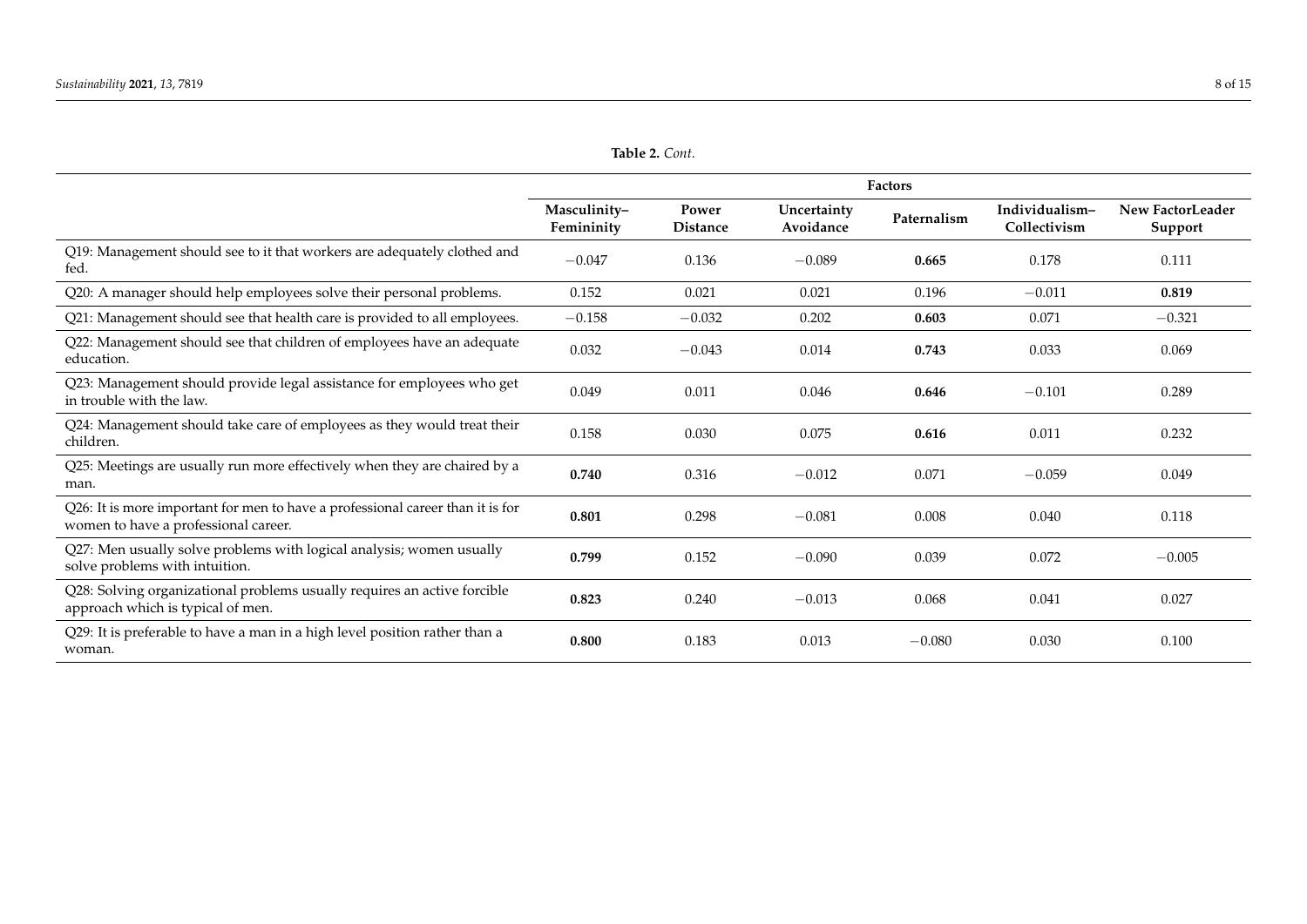A confirmatory factor analysis was carried out with 349 participants and the results are observed in Table [3.](#page-8-0) The coefficients presented and the recommended values for the fit of the model are the most used in research, and together they provide information to make a decision about the fit of the model [\[85](#page-14-11)[–87\]](#page-14-12). As it is shown in Table [3,](#page-8-0) the TLI met the recommended value. The other coefficients were close to the expected values, indicating that the model is adjusted.

<span id="page-8-0"></span>**Table 3.** Confirmatory factor analysis values.

|              | Coefficients of the Model. |                                    |
|--------------|----------------------------|------------------------------------|
| Coefficients | Recommended Values         | <b>Present Values of the Model</b> |
| NFI          | $p \geq 0.90$              | 0.788                              |
| <b>RFI</b>   | $p \geq 0.80$              | 0.760                              |
| IFI          | $p \geq 0.90$              | 0.865                              |
| TLI          | $p \geq 0.80$              | 0.845                              |
| CFI          | p > 0.90                   | 0.863                              |

Next, a correlation analysis was carried out with the intention of verifying the relationship between cultural dimensions and the types of knowledge sharing. As can be seen in Table [4,](#page-8-1) explicit knowledge correlates with the cultural dimensions of uncertainty avoidance ( $r = 0.168$ ;  $p < 0.01$ ), individualism-collectivism ( $r = 0.138$ ;  $p < 0.01$ ), and paternalism ( $r = 0.110$ ;  $p < 0.01$ ). Tacit knowledge is also correlated with these same dimensions (avoidance:  $r = 0.258$ ,  $p < 0.01$ ; individualism-collectivism:  $r = 0.136$ ,  $p < 0.01$ ; paternalism:  $r = 0.142$ ,  $p < 0.01$ ). These results support Hypothesis 1.

<span id="page-8-1"></span>**Table 4.** Correlation between the types of knowledge and cultural dimensions.

|                                                                                               | <b>Sharing Explicit Knowledge</b>                     | <b>Sharing Tacit Knowledge</b> |
|-----------------------------------------------------------------------------------------------|-------------------------------------------------------|--------------------------------|
| <b>Uncertainty Avoidance</b>                                                                  | $0.168*$                                              | $0.258**$                      |
| Individualism-Collectivism                                                                    | $0.138**$                                             | $0.136**$                      |
| Power Distance                                                                                | 0.061                                                 | 0.008                          |
| Paternalism                                                                                   | $0.110**$                                             | $0.142**$                      |
| Masculinity-Femininity                                                                        | $-0.008$                                              | $-0.052$                       |
| $\mathbf{r}$ .<br>$\lambda$ $\sim$<br>$1 \cdot 1$ $(0.07)$ $44.0$<br>$\cdot$ $\sim$<br>$\sim$ | $\cdot$ $\sim$<br>$1 \cdot 1$ $0.01$<br>$\sim$ $\sim$ |                                |

Note: \* Significant correlation (*p* < 0.05); \*\* Significant correlation (*p* < 0.01).

In contrast, the two types of knowledge sharing, explicit and tacit, do not correlate with the cultural dimensions of power distance ( $r = 0.061$  and  $r = 0.008$ ) or with masculinityfemininity ( $r = -0.008$  and  $r = -0.052$ ). These results support Hypothesis 2.

In a second phase, a structural model was made to specify the relationship between the constructs. The measure of each of the dimensions (uncertainty avoidance, individualism– collectivism, power distance, paternalism, and masculinity–femininity) was computed as the mean of the variables for each construct. In the same way, it was done with each of the two types of knowledge sharing (tacit and explicit).

As can be seen in Table [5,](#page-8-2) the SEM coefficients (NFI, RFI, TLI, CFI) showed that the fit of the model corresponds to what is stated in the literature. In this way, the model indicates that cultural dimensions are influenced by the tacit knowledge that is shared (Figure [1\)](#page-9-0).

<span id="page-8-2"></span>**Table 5.** Results of the adjusted model between the cultural dimensions and the sharing of tacit knowledge.

|              | Culture vs. Tacit Knowledge |                                    |
|--------------|-----------------------------|------------------------------------|
| Coefficients | <b>Recommended Values</b>   | <b>Present Values of the Model</b> |
| NFI          | $p \geq 0.90$               | 0.843                              |
| <b>RFI</b>   | $p \geq 0.80$               | 0.826                              |
| IFI          | $p \geq 0.90$               | 0.900                              |
| TLI          | $p \geq 0.80$               | 0.887                              |
| าฅ           | p > 0.90                    | 0.899                              |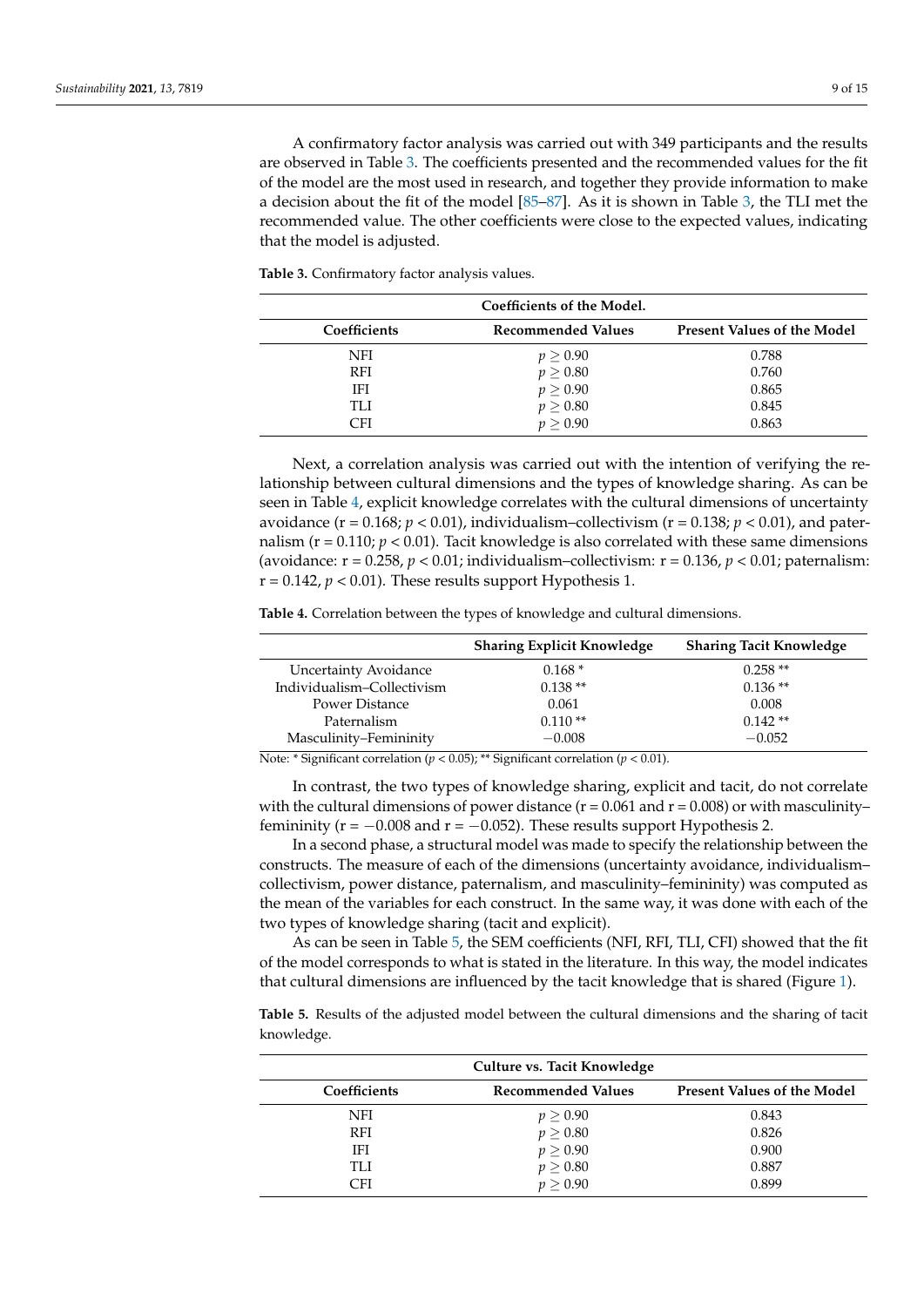<span id="page-9-0"></span>

dicates that cultural dimensions are influenced by the tacit knowledge that is shared

**Figure 1.** Model of cultural dimensions and tacit knowledge. **Figure 1.** Model of cultural dimensions and tacit knowledge.

As can be seen in Table [6,](#page-9-1) the SEM coefficients (NFI, RFI, TLI, CFI) showed that the fit of the model is adequate to that reported in the literature. Therefore, the model indicates **Culture vs. Tacit Knowledge**  that cultural dimensions are influenced by the explicit knowledge that is shared (Figure [2\)](#page-9-2). There were no differences in trends, that is, the same cultural dimensions that correlated with sharing tacit knowledge also did so with explicit knowledge, supporting what was proposed by Hypothesis 3.  $\frac{1}{2}$  → 0.900 0.900 0.900 0.900 0.900 0.900 0.900 0.900 0.900 0.900 0.900 0.900 0.900 0.900 0.900 0.900 0.900 0.900 0.900 0.900 0.900 0.900 0.900 0.900 0.900 0.900 0.900 0.900 0.900 0.900 0.900 0.900 0.900 0.900 0.900

<span id="page-9-1"></span>Table 6. Results of the model adjusted between the cultural dimensions and the sharing of ex-CFI *p* ≥ 0.90 0.899 plicit knowledge.

| Culture vs. Explicit Knowledge |                           |                                    |  |  |
|--------------------------------|---------------------------|------------------------------------|--|--|
| Coefficients                   | <b>Recommended Values</b> | <b>Present Values of the Model</b> |  |  |
| <b>NFI</b>                     | $p \geq 0.90$             | 0.850                              |  |  |
| <b>RFI</b>                     | $p \geq 0.80$             | 0.832                              |  |  |
| ΙFΙ                            | $p \geq 0.90$             | 0.906                              |  |  |
| TLI                            | $p \geq 0.80$             | 0.894                              |  |  |
| CFI                            | p > 0.90                  | 0.906                              |  |  |

<span id="page-9-2"></span>

**Figure 2.** Model of cultural dimensions and explicit knowledge. **Figure 2.** Model of cultural dimensions and explicit knowledge.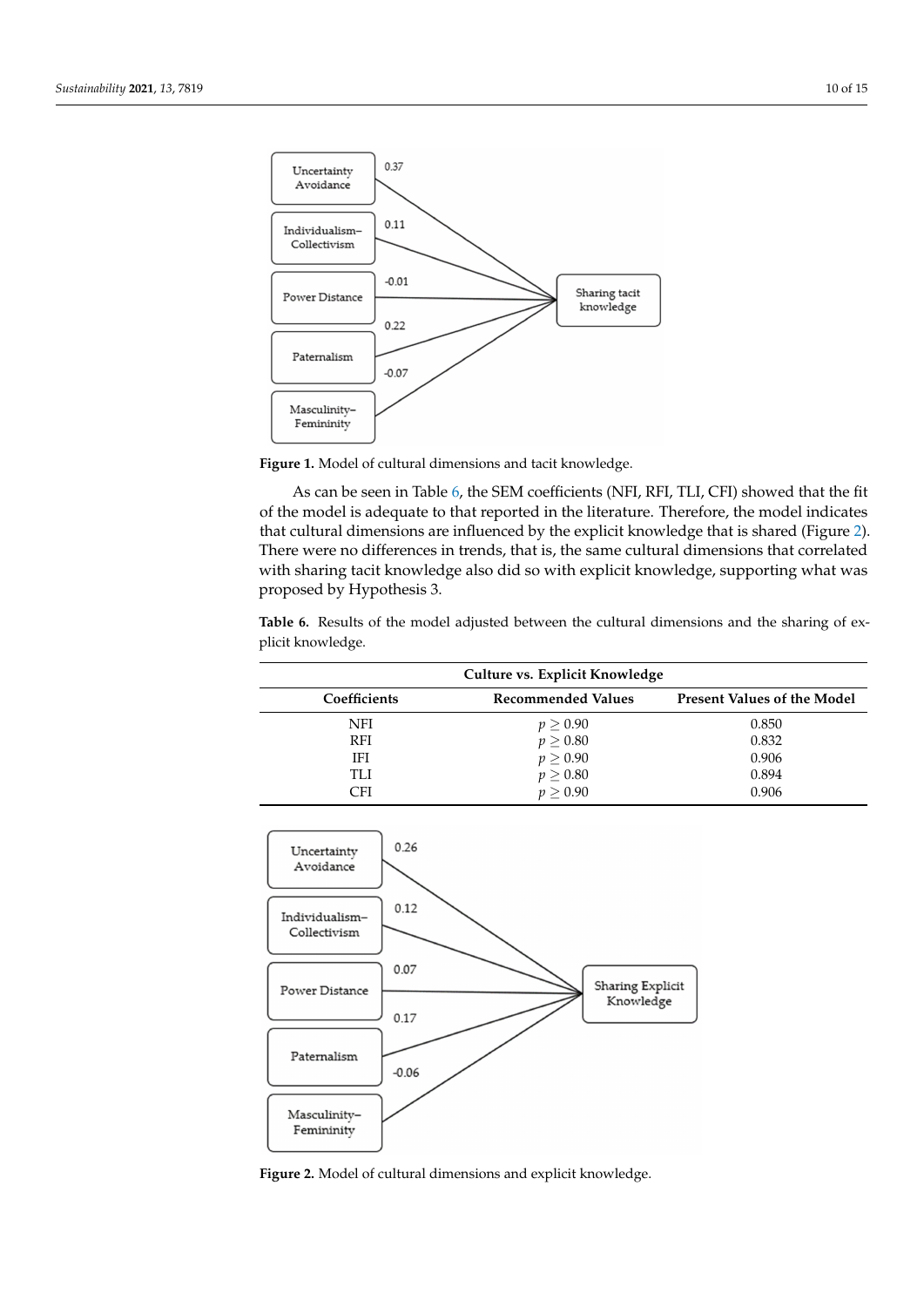# **5. Discussion**

Knowledge is one of the most important resources for the achievement of organizational objectives and to support their sustainability. Knowledge sharing is a fundamental process of knowledge management characterized by the transfer of information and expertise oriented to the generation and application of knowledge to support the accomplishment of organizational goals. Organizational sustainability focuses on how to manage new knowledge of ideas and practices that can expand business [\[22\]](#page-12-11). It is also related to the welfare of employees. Knowledge sharing in the context of organizational sustainability is little explored and a line of research is the role of culture as a facilitator of knowledge sharing oriented to the achievement of their objectives.

Organizational culture is a social mechanism that contributes to the formation of a collective meaning of reality. Culture is made up of values, beliefs, rituals, and practices. Organizational sustainability is based on ethical principles and values which are linked to the culture. In this study, the conceptual framework of culture was taken from Hofstede [\[14\]](#page-12-3) and later studies [\[15\]](#page-12-4). In this approach, culture has five dimensions: power distance, individualism–collectivism, uncertainty avoidance, masculinity– femininity, and paternalism.

As mentioned in the theoretical framework, few studies have reported the relationship between some dimensions of culture according to Hofstede's [\[14\]](#page-12-3) classification and knowledge sharing, and none of them in Latin America.

Although there is a relationship between cultural values and knowledge sharing, the correlation is not significant for all dimensions. According to the results, both tacit and explicit knowledge significantly correlate with the cultural dimensions of uncertainty avoidance, individualism–collectivism, and paternalism supporting Hypothesis 1. In contrast, the two types of knowledge sharing do not correlate with the cultural dimensions of power distance or masculinity–femininity supporting Hypothesis 2.

Few existing studies that use the Hofstede classification have supported the relationship between collectivism and knowledge sharing [\[67,](#page-13-23)[68\]](#page-13-24), a result that was also found in the present study. A possible explanation is that when values that prioritize the group over the individual prevail, the probability of behaviors of collective benefit increases. This is the case of knowledge sharing. The promotion of collectivism in organizational environments constitutes an opportunity for the exchange of knowledge, which in turn is a source of value for the achievement of organizational objectives. The latter is linked to organizational sustainability.

Regarding the positive relationship between uncertainty avoidance and knowledge sharing found in the present study, although there are no previous studies to support it, the possible explanation is that knowledge is declared as a resource of high value to respond to the demands of the environment and contribute to the achievement of organizational objectives. To the extent that the worker knows that he has the required knowledge and that it is valid and up-to-date, he will reduce uncertainty and may improve his attitude toward sharing it.

The third positive relationship in this study was between paternalism and knowledge sharing, a dimension that was added by Dorfman and Howell [\[16\]](#page-12-5). Although only one related study was found [\[74\]](#page-14-0), based on the definition of paternalism which assesses the degree to which bosses care about the needs of workers and take care of them, one way to do it is to facilitate an environment where knowledge can be shared. This is one of the values closest to organizational sustainability, where the concept of welfare is central. Paternalism is characterized by benevolence and authority. Moreover, leaders are the pillars of building the desired culture. To the extent that workers feel directed to share knowledge and perceive that this behavior is valued by their bosses, then the probability that they will present it increases.

Concerning the masculinity dimension, like in the research of Rivera-Vasquez et al. [\[76\]](#page-14-2), in the present study, no relationship was found with the behavior of knowledge sharing. It is possible that characteristics such as aggressiveness, typical of this dimension, do not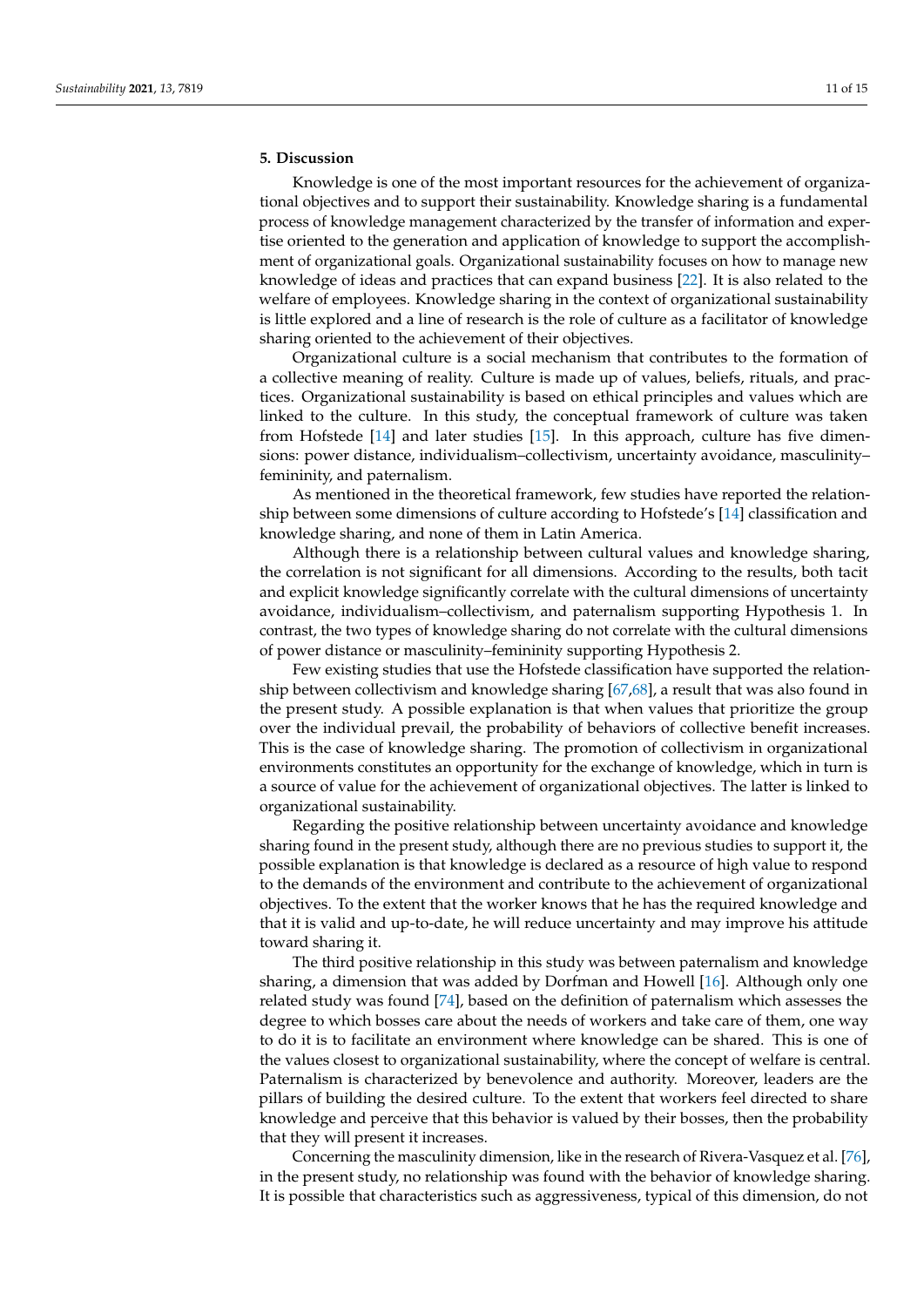facilitate knowledge sharing. The main characteristic of masculinity is dominance. In this construct, knowing implies power and sharing it is detrimental to that power.

In this study, no relationship was found between power distance and knowledge sharing. A characteristic of this construct is the centralization of authority. In contexts that promote this cultural value, the communication is poor and the motivation to share knowledge is low. In a context perceived as authoritarian, people only present the desired behaviors under conditions of high monitoring, not spontaneously.

This study is novel in the sense of evaluating whether tacit and explicit knowledge are shared in the same way depending on the cultural dimensions. According to the results, the relationship between cultural values and knowledge sharing behavior had the same direction for tacit and explicit knowledge. It is recommended to carry out future studies that integrate variables in which differences between tacit and explicit knowledge have been found. For example, it has been documented that tacit knowledge can only be shared with information and communication technologies that facilitate dialogue. This is not a limitation for explicit knowledge.

# **6. Conclusions**

From this study, it can be concluded that the cultural dimensions of uncertainty avoidance, individualism–collectivism, and paternalism influence the behavior of sharing tacit and explicit knowledge. At the same time, it can be concluded that the cultural dimensions of power distance and masculinity–femininity are not related to that behavior. Furthermore, those cultural values impact the tacit and explicit knowledge that is shared in the same way.

Further studies are recommended in other Latin American countries, a region where research on the relationship between cultural values and knowledge sharing is scarce.

For organizational managers interested in knowledge sharing, a lesson is to facilitate environments of low uncertainty, care about the needs of workers, and foster high collective values such as respect and interest in what others do. These values are essential for the promotion of knowledge sharing, which in turn contributes to sustainable organizations.

**Author Contributions:** Conceptualization, methodology, formal analysis, writing and editing—D.I.C.; Data curation and methodology—C.A.R. Both authors have read and agreed to the published version of the manuscript.

**Funding:** This research was funded by Pontificia Universidad Javeriana, grant number 008709.

**Institutional Review Board Statement:** Not applicable.

**Informed Consent Statement:** Not applicable.

**Data Availability Statement:** Not applicable.

**Conflicts of Interest:** The authors declare no conflict of interest.

## **References**

- <span id="page-11-0"></span>1. Alavi, M.; Leidner, D.E. Review: Knowledge Management and Knowledge Management Systems: Conceptual Foundations and Research Issues. *MIS Q.* **2001**, *25*, 107–110. [\[CrossRef\]](http://doi.org/10.2307/3250961)
- <span id="page-11-1"></span>2. Swan, W.; Langford, N.; Watson, I.; Varey, R.J. Viewing the corporate community as a knowledge network. *Corp. Commun. An. Int. J.* **2000**, *5*, 97–106. [\[CrossRef\]](http://doi.org/10.1108/13563280010372522)
- <span id="page-11-2"></span>3. Huff, A.S.; Huff, J.O. *When Firms Change Direction*; Oxford University Press: Oxford, UK, 2000.
- <span id="page-11-3"></span>4. Dion, K. Socialization in adulthood. *Handb. Soc. Psychol.* **1985**, *2*, 123–147.
- <span id="page-11-4"></span>5. Deal, T.E.; Kennedy, A.A. Corporate cultures: The rites and rituals of corporate life. *Bus. Horiz.* **1983**, *26*, 82–85. [\[CrossRef\]](http://doi.org/10.1016/0007-6813(83)90092-7)
- <span id="page-11-5"></span>6. Traczy ´nska, K.; Kunecka, D. Organizational culture in nursing teams based on the example of a particular hospital. *Prog. Health.* **2018**, *8*, 46–54.
- <span id="page-11-6"></span>7. Swidler, A. Culture in Action: Symbols and Strategies. *Am. Sociol. Rev.* **1986**, *51*, 273–286. [\[CrossRef\]](http://doi.org/10.2307/2095521)
- <span id="page-11-7"></span>8. Schein, E.H. *Organizational Culture and Leadership*, 3rd ed.; Jossey Bank Publisher: San Francisco, CA, USA, 2004.
- <span id="page-11-8"></span>9. Chevrier, S. Cross-cultural management in multinational project groups. *J. World Bus.* **2003**, *38*, 141–149. [\[CrossRef\]](http://doi.org/10.1016/S1090-9516(03)00007-5)
- <span id="page-11-9"></span>10. Hartnell, C.A.; Ou, A.Y.; Kinicki, A. Organizational culture and organizational effectiveness: A meta-analytic investigation of the competing values framework's theoretical suppositions. *J. Appl. Psychol.* **2011**, *96*, 677–694. [\[CrossRef\]](http://doi.org/10.1037/a0021987) [\[PubMed\]](http://www.ncbi.nlm.nih.gov/pubmed/21244127)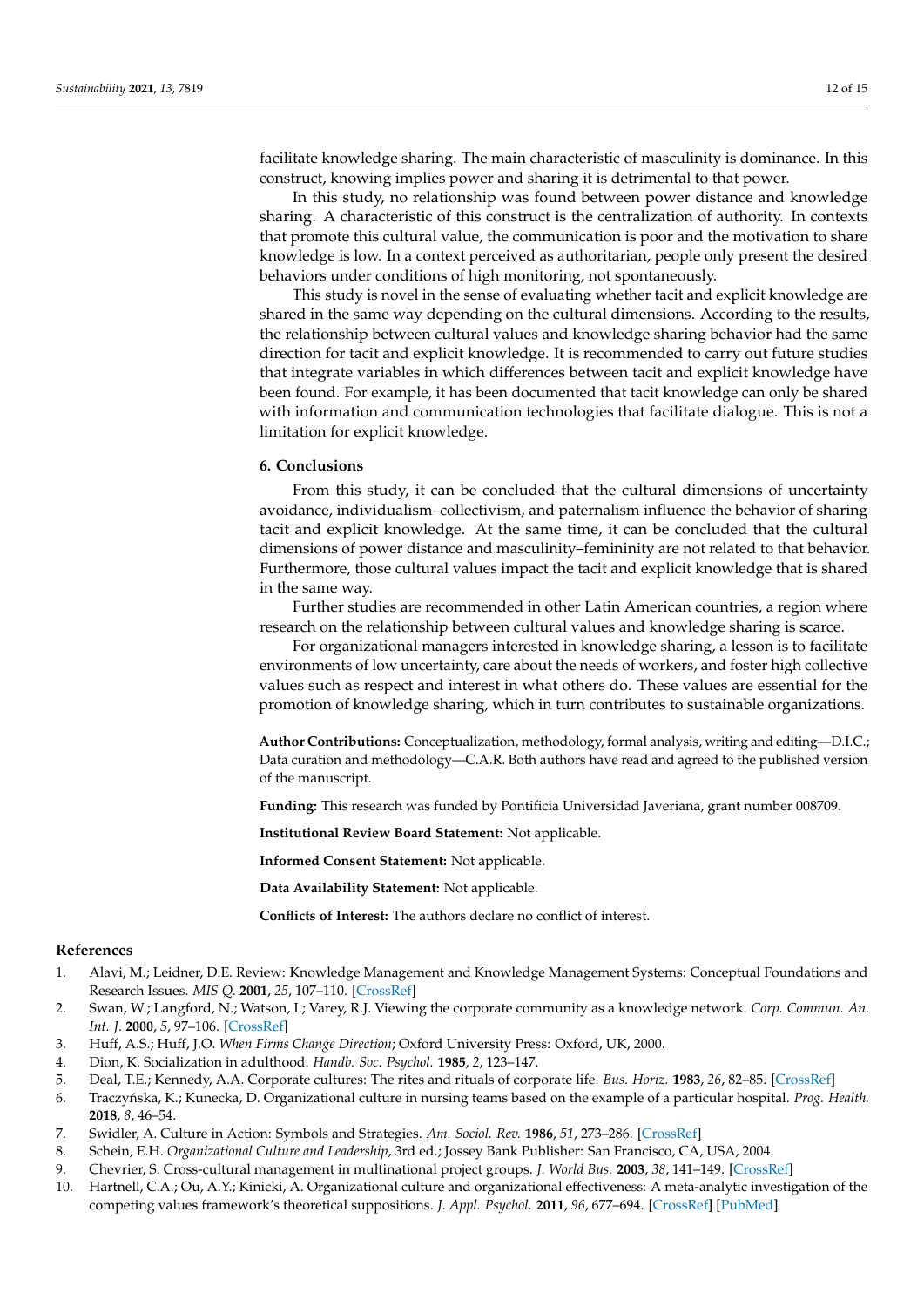- <span id="page-12-0"></span>11. Tierney, W.G. Organizational Culture in Higher Education: Defining the Essentials. *J. High. Educ.* **1988**, *59*, 2–21. [\[CrossRef\]](http://doi.org/10.1080/00221546.1988.11778301)
- <span id="page-12-1"></span>12. Goffee, R.; Jones, G. *The Character of a Corporation: How Your Company's Culture Can Make or Break Your Business*; Harper Business: London, UK, 1998.
- <span id="page-12-2"></span>13. Willson, R. The dynamics of organizational culture and academic planning. *Plan. High. Educ.* **2006**, *34*, 5–17.
- <span id="page-12-3"></span>14. Hofstede, G. *Culture's Consequences*; SAGE Publications: Beverly Hills, CA, USA, 1980.
- <span id="page-12-4"></span>15. Hofstede, G.; Hofstede, G.J.; Minkov, M. *Cultures and Organizations: Software of the Mind*; McGraw Hill: New York, NY, USA, 2010.
- <span id="page-12-5"></span>16. Dorfman, P.W.; Howell, J.P. Dimensions of National Culture and Effective Leadership Patterns: Hofstede Revisited. *Adv. Int. Comp. Manag.* **1988**, *3*, 127–150.
- <span id="page-12-6"></span>17. Esen, Ü.B.; Esen, F.S.; Sirkintioğlu, Ş. The mediating effect of personal innovativeness and trust on the relation between cultural dimensions and online buying behavior. *Int. J. Manag. Econ. Bus.* **2018**, *14*, 257–282. [\[CrossRef\]](http://doi.org/10.17130/ijmeb.2018137584)
- <span id="page-12-7"></span>18. Danish, R.; Munir, Y.; Din Butt, S. Moderating role of organizational culture between knowledge management and organizational effectiveness in service. *World Appl. Sci. J.* **2012**, *20*, 45–53. [\[CrossRef\]](http://doi.org/10.5829/idosi.wasj.2012.20.01.1740)
- <span id="page-12-8"></span>19. Asree, S.; Zain, M.; Rizal Razalli, M. Influence of leadership competency and organizational culture on responsiveness and performance of firms. *Int. J. Contemp. Hosp. Manag.* **2010**, *22*, 500–516. [\[CrossRef\]](http://doi.org/10.1108/09596111011042712)
- <span id="page-12-9"></span>20. Mowforth, M.; Munt, I. *Tourism and Sustainability: Development and New Tourism in the Third World*; Routledge: Oxfordshire, UK, 2003.
- <span id="page-12-10"></span>21. Nidumolu, R.; Prahalad, C.K.; Rangaswami, M.R. Why Sustainability Is Now the Key Driver of Innovation. *Harv. Bus. Rev.* **2009**, 57–64. Available online: <https://hbr.org/2009/09/why-sustainability-is-now-the-key-driver-of-innovation> (accessed on 25 April 2021).
- <span id="page-12-11"></span>22. Lopes, C.M.; Scavarda, A.; Hofmeister, L.F.; Thomé, A.M.T.; Vaccaro, G.L.R. An analysis of the interplay between organizational sustainability, knowledge management, and open innovation. *J. Clean. Prod.* **2017**, *142*, 476–488. [\[CrossRef\]](http://doi.org/10.1016/j.jclepro.2016.10.083)
- <span id="page-12-12"></span>23. Martins, V.W.B.; Rampasso, I.S.; Anholon, R.; Quelhas, O.L.G.; Leal Filho, W. Knowledge management in the context of sustainability: Literature review and opportunities for future research. *J. Clean. Prod.* **2019**, *229*, 489–500. [\[CrossRef\]](http://doi.org/10.1016/j.jclepro.2019.04.354)
- <span id="page-12-13"></span>24. Chang, D.L.; Sabatini-Marques, J.; da Costa, E.M.; Selig, P.M.; Yigitcanlar, T. Knowledge-based, smart and sustainable cities: A provocation for a conceptual framework. *J. Open Innov. Technol. Mark. Complex.* **2018**, *4*, 5. [\[CrossRef\]](http://doi.org/10.1186/s40852-018-0087-2)
- <span id="page-12-14"></span>25. Kivilä, J.; Martinsuo, M.; Vuorinen, L. Sustainable project management through project control in infrastructure projects. *Int. J. Proj. Manag.* **2017**, *35*, 1167–1183. [\[CrossRef\]](http://doi.org/10.1016/j.ijproman.2017.02.009)
- <span id="page-12-15"></span>26. Halati, A.; He, Y. Intersection of economic and environmental goals of sustainable development initiatives. *J. Clean. Prod.* **2018**, *189*, 813–829. [\[CrossRef\]](http://doi.org/10.1016/j.jclepro.2018.03.322)
- <span id="page-12-16"></span>27. Robinson, H.S.; Anumba, C.J.; Carrillo, P.M.; Al-Ghassani, A.M. STEPS: A knowledge management maturity roadmap for corporate sustainability. *Bus. Process. Manag. J.* **2006**, *12*, 793–808. [\[CrossRef\]](http://doi.org/10.1108/14637150610710936)
- <span id="page-12-17"></span>28. Jones, P.; Hillier, D.; Comfort, D. Sustainability in the hospitality industry. *Int. J. Contemp. Hosp. Manag.* **2016**, *28*, 36–67. [\[CrossRef\]](http://doi.org/10.1108/IJCHM-11-2014-0572)
- <span id="page-12-18"></span>29. Sanders Jones, J.L.; Linderman, K. Process management, innovation and efficiency performance. *Bus. Process. Manag. J.* **2014**, *20*, 335–358. [\[CrossRef\]](http://doi.org/10.1108/BPMJ-03-2013-0026)
- <span id="page-12-19"></span>30. Davenport, T.H.; Prusak, L. *Working Knowledge: How Organizations Manage What They Know*; Harvard Business School Press: Boston, MA, USA, 1998.
- <span id="page-12-20"></span>31. Javadi, M.H.M.; Zadeh, N.D.; Zandi, M.; Yavarian, J. Effect of Motivation and Trust on Knowledge Sharing and Effect of Knowledge Sharing on Employee's Performance. *Int. J. Hum. Resour. Stud.* **2012**, *2*, 210–221. [\[CrossRef\]](http://doi.org/10.5296/ijhrs.v2i1.1675)
- <span id="page-12-21"></span>32. Nonaka, I.; Takeuchi, H. *The Knowledge Creating Company*; Oxford University Press: Oxford, UK, 1995.
- <span id="page-12-22"></span>33. Seidler-de Alwis, R.; Hartmann, E. The use of tacit knowledge within innovative companies: Knowledge management in innovative enterprises. *J. Knowl. Manag.* **2008**, *12*, 133–147. [\[CrossRef\]](http://doi.org/10.1108/13673270810852449)
- <span id="page-12-23"></span>34. Haldin-Herrgard, T. Difficulties in diffusion of tacit knowledge in organizations. *J. Intellect. Cap.* **2000**, *1*, 357–365. [\[CrossRef\]](http://doi.org/10.1108/14691930010359252)
- <span id="page-12-24"></span>35. Serenko, A.; Bontis, N. Negotiate, reciprocate, or cooperate? The impact of exchange modes on inter-employee knowledge sharing. *J. Knowl. Manag.* **2016**, *20*, 687–712. [\[CrossRef\]](http://doi.org/10.1108/JKM-10-2015-0394)
- <span id="page-12-25"></span>36. Bran, L. Creating a knowledge-sharing culture: Six top tips on building and sustaining it. *Dev. Learn. Organ. An. Int. J.* **2019**, *33*, 1–3. [\[CrossRef\]](http://doi.org/10.1108/DLO-11-2018-0151)
- <span id="page-12-26"></span>37. Allameh, S.M. Antecedents and consequences of intellectual capital. *J. Intellect. Cap.* **2018**, *19*, 858–874. [\[CrossRef\]](http://doi.org/10.1108/JIC-05-2017-0068)
- <span id="page-12-27"></span>38. Hoegl, M.; Parboteeah, K.P.; Munson, C.L. Team-Level Antecedents of Individuals' Knowledge Networks. *Decis. Sci.* **2003**, *34*, 741–770. [\[CrossRef\]](http://doi.org/10.1111/j.1540-5414.2003.02344.x)
- <span id="page-12-28"></span>39. Šajeva, S. Encouraging Knowledge Sharing among Employees: How Reward Matters. *Proc. Soc. Behav. Sci.* **2014**, *156*, 130–134. [\[CrossRef\]](http://doi.org/10.1016/j.sbspro.2014.11.134)
- <span id="page-12-29"></span>40. Bartol, K.M.; Srivastava, A. Encouraging Knowledge Sharing: The Role of Organizational Reward Systems. *J. Leadersh. Organ. Stud.* **2002**, *9*, 64–76. [\[CrossRef\]](http://doi.org/10.1177/107179190200900105)
- <span id="page-12-30"></span>41. van den Hooff, B.; de Ridder, J.A. Knowledge sharing in context: The influence of organizational commitment, communication climate and CMC use on knowledge sharing. *J. Knowl. Manag.* **2004**, *8*, 117–130. [\[CrossRef\]](http://doi.org/10.1108/13673270410567675)
- <span id="page-12-31"></span>42. Gupta, B. Role of personality in knowledge sharing and knowledge acquisition behavior. *J. Indian Acad. Appl. Psychol.* **2008**, *34*, 143–149.
- <span id="page-12-32"></span>43. Bock, G.; Zmud, R.; Kim, Y.; Lee, J. Behavioral Intention Formation in Knowledge Sharing: Examining the Roles of Extrinsic Motivators, Social-Psychological Forces, and Organizational Climate. *MIS Q.* **2005**, *29*, 87–111. [\[CrossRef\]](http://doi.org/10.2307/25148669)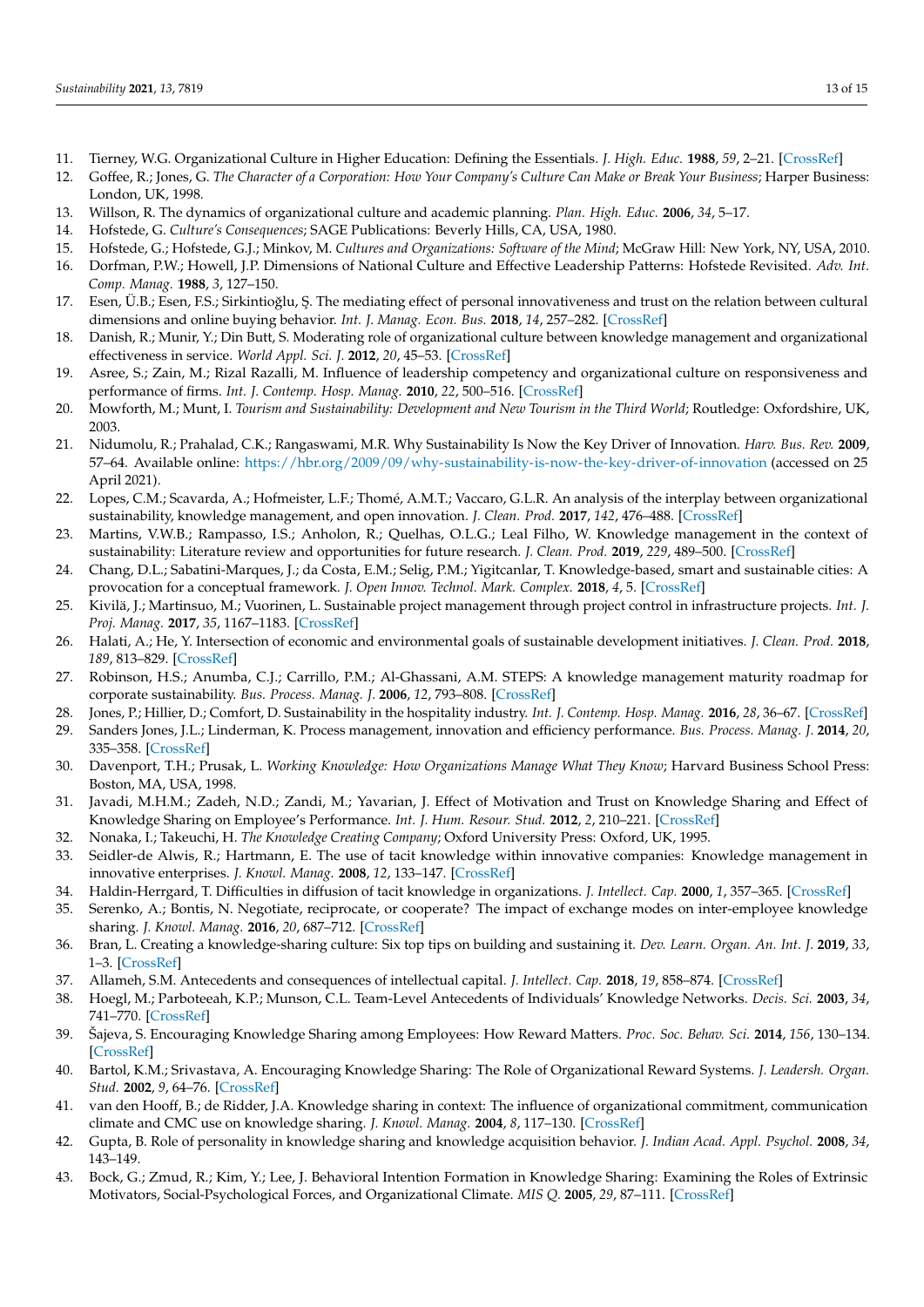- <span id="page-13-0"></span>44. Cabrera, Á.; Collins, W.C.; Salgado, J.F. Determinants of individual engagement in knowledge sharing. *Int. J. Hum. Resour. Manag.* **2006**, *17*, 245–264. [\[CrossRef\]](http://doi.org/10.1080/09585190500404614)
- <span id="page-13-1"></span>45. Castañeda, D.I. Knowledge sharing: The role of psychological variables in leaders and collaborators. *Suma Psicol.* **2015**, *22*, 63–69. [\[CrossRef\]](http://doi.org/10.1016/j.sumpsi.2015.05.008)
- <span id="page-13-2"></span>46. Xue, Y.; Bradley, J.; Liang, H. Team climate, empowering leadership, and knowledge sharing. *J. Knowl. Manag.* **2011**, *15*, 299–312. [\[CrossRef\]](http://doi.org/10.1108/13673271111119709)
- <span id="page-13-3"></span>47. Roscoe, S.; Subramanian, N.; Jabbour, C.J.C.; Chong, T. Green human resource management and the enablers of green organisational culture: Enhancing a firm's environmental performance for sustainable development. *Bus. Strateg. Environ.* **2019**, *28*, 737–749. [\[CrossRef\]](http://doi.org/10.1002/bse.2277)
- <span id="page-13-4"></span>48. Oriade, A.; Osinaike, A.; Aduhene, K.; Wang, Y. Sustainability awareness, management practices and organisational culture in hotels: Evidence from developing countries. *Int. J. Hosp. Manag.* **2021**, *92*, 102699. [\[CrossRef\]](http://doi.org/10.1016/j.ijhm.2020.102699)
- <span id="page-13-5"></span>49. Kandampully, J.; Hu, H. Do hoteliers need to manage image to retain loyal customers? *Int. J. Contemp. Hosp. Manag.* **2007**, *19*, 435–443. [\[CrossRef\]](http://doi.org/10.1108/09596110710775101)
- <span id="page-13-6"></span>50. Afshar Jalili, Y.; Salemipour, F. Group organizational citizenship behavior and knowledge sharing. *VINE J. Inf. Knowl. Manag. Syst.* **2019**, *50*, 117–135. [\[CrossRef\]](http://doi.org/10.1108/VJIKMS-12-2018-0117)
- <span id="page-13-7"></span>51. Zhang, X. Cultural Influences on Explicit and Implicit Knowledge Sharing Behaviour in Virtual Teams. *Int. J. Comput. Sci. Inf. Technol.* **2011**, *3*, 29–44. [\[CrossRef\]](http://doi.org/10.5121/ijcsit.2011.3403)
- <span id="page-13-8"></span>52. Turban, E.; Aronson, J.E. *Decision Support. Systems and Intelligent Systems*, 6th ed.; Prentice-Hall: Englewood Cliffs, NJ, USA, 2001.
- <span id="page-13-9"></span>53. Stojanović-Aleksić, V.; Erić Nielsen, J.; Bošković, A. Organizational prerequisites for knowledge creation and sharing: Empirical evidence from Serbia. *J. Knowl. Manag.* **2019**, *23*, 1543–1565. [\[CrossRef\]](http://doi.org/10.1108/JKM-05-2018-0286)
- <span id="page-13-10"></span>54. Yi, Z. A leader's approaches to fostering a culture of knowledge sharing in an information organization. *Libr. Manag.* **2019**, *40*, 593–600. [\[CrossRef\]](http://doi.org/10.1108/LM-11-2018-0083)
- <span id="page-13-11"></span>55. Lei, H.; Do, N.K.; Le, P.B. Arousing a positive climate for knowledge sharing through moral lens: The mediating roles of knowledge-centered and collaborative culture. *J. Knowl. Manag.* **2019**, *23*, 1586–1604. [\[CrossRef\]](http://doi.org/10.1108/JKM-04-2019-0201)
- <span id="page-13-12"></span>56. Lee, J.-C.; Shiue, Y.-C.; Chen, C.-Y. Examining the impacts of organizational culture and top management support of knowledge sharing on the success of software process improvement. *Comput. Human Behav.* **2016**, *54*, 462–474. [\[CrossRef\]](http://doi.org/10.1016/j.chb.2015.08.030)
- <span id="page-13-13"></span>57. Rohim, A.; Budhiasa, I.G.S. Organizational culture as moderator in the relationship between organizational reward on knowledge sharing and employee performance. *J. Manag. Dev.* **2019**, *38*, 538–560. [\[CrossRef\]](http://doi.org/10.1108/JMD-07-2018-0190)
- <span id="page-13-14"></span>58. Zheng, S.; Zhong, J. Study on Knowledge Sharing among Enterprises in Supply Chain. *Adv. Intell. Soft Comput.* **2011**, 401–408. [\[CrossRef\]](http://doi.org/10.1007/978-3-642-25194-8_49)
- <span id="page-13-15"></span>59. Luu, T. Knowledge sharing and competitive intelligence. *Mark. Intell. Plan.* **2014**, *32*, 269–292. [\[CrossRef\]](http://doi.org/10.1108/MIP-05-2013-0077)
- <span id="page-13-16"></span>60. Kim, S.-J.; Park, M. Leadership, Knowledge Sharing, and Creativity. *JONA J. Nurs. Adm.* **2015**, *45*, 615–621. [\[CrossRef\]](http://doi.org/10.1097/NNA.0000000000000274)
- <span id="page-13-17"></span>61. Talat, I.; Khan, M.K.; Momina, A. Workplace spirituality in South Asian context: The role of learning culture, organizational support and knowledge sharing. *South. Asian Stud.* **2019**, *34*, 195–206.
- <span id="page-13-18"></span>62. Brown, C.; Frame, P. Role of transitory communities of practice in business school collaborative knowledge-sharing projects: From the partner's perspective. *Int. J. Innov. Learn.* **2016**, *19*, 109–124. [\[CrossRef\]](http://doi.org/10.1504/IJIL.2016.073306)
- <span id="page-13-19"></span>63. Memon, S.B.; Qureshi, J.A.; Jokhio, I.A. The role of organizational culture in knowledge sharing and transfer in Pakistani banks: A qualitative study. *Glob. Bus. Organ. Excell.* **2020**, *39*, 45–54. [\[CrossRef\]](http://doi.org/10.1002/joe.21997)
- <span id="page-13-20"></span>64. Al Jarrah, M.A.; Wael, N.A.; Hadi, E.; Karadsheh, L.; Alhawari, S. A model for measuring the direct and indirect impact of organisational culture factors and knowledge-sharing on the success of employee performance (field study in Jordanian Islamic banks sector). *Int. J. Manag. Pract.* **2020**, *13*, 103–128. [\[CrossRef\]](http://doi.org/10.1504/IJMP.2020.104069)
- <span id="page-13-21"></span>65. Suppiah, V.; Singh Sandhu, M. Organisational culture's influence on tacit knowledge-sharing behaviour. *J. Knowl. Manag.* **2011**, *15*, 462–477. [\[CrossRef\]](http://doi.org/10.1108/13673271111137439)
- <span id="page-13-22"></span>66. Kivrak, S.; Arslan, G.; Tuncan, M.; Birgonul, M.T. Impact of national culture on knowledge sharing in international construction projects. *Can. J. Civ. Eng.* **2014**, *41*, 642–649. [\[CrossRef\]](http://doi.org/10.1139/cjce-2013-0408)
- <span id="page-13-23"></span>67. Michailova, S.; Hutchings, K. National Cultural Influences on Knowledge Sharing: A Comparison of China and Russia. *J. Manag. Stud.* **2006**, *43*, 383–405. [\[CrossRef\]](http://doi.org/10.1111/j.1467-6486.2006.00595.x)
- <span id="page-13-24"></span>68. Singh Sandhu, M.; Wai-Ching, P. Relationship between individual cultural values and knowledge sharing in selected multinational companies in Malaysia. *Int. J. Bus. Econ.* **2014**, *13*, 1–24.
- <span id="page-13-25"></span>69. Cummings, J.N. Work Groups, Structural Diversity, and Knowledge Sharing in a Global Organization. *Manag. Sci.* **2004**, *50*, 352–364. [\[CrossRef\]](http://doi.org/10.1287/mnsc.1030.0134)
- <span id="page-13-26"></span>70. Arpaci, I.; Baloğlu, M. The impact of cultural collectivism on knowledge sharing among information technology majoring undergraduates. *Comput. Hum. Behav.* **2016**, *56*, 65–71. [\[CrossRef\]](http://doi.org/10.1016/j.chb.2015.11.031)
- <span id="page-13-27"></span>71. Trier, M.; Fung, M.; Hansen, A. Uncertainties as barriers for knowledge sharing in enterprise social media. In Proceedings of the 25th European Conference on Information Systems, Guimaraes, Portugal, 5–7 June 2017; pp. 1619–1630.
- <span id="page-13-28"></span>72. Stock, G.; Chia, J.; Jiang, J.; Klein, G. Coping with uncertainty: Knowledge sharing in new product development projects. *Int. J. Proj. Manag.* **2021**, *39*, 59–70. [\[CrossRef\]](http://doi.org/10.1016/j.ijproman.2020.10.001)
- <span id="page-13-29"></span>73. Lee, J.; Jang, S.; Lee, S. Paternalistic leadership and knowledge sharing with outsiders in emerging economies: Based on social exchange relations within the China context. *Pers. Rev.* **2018**, *47*, 1094–1115. [\[CrossRef\]](http://doi.org/10.1108/PR-03-2017-0068)